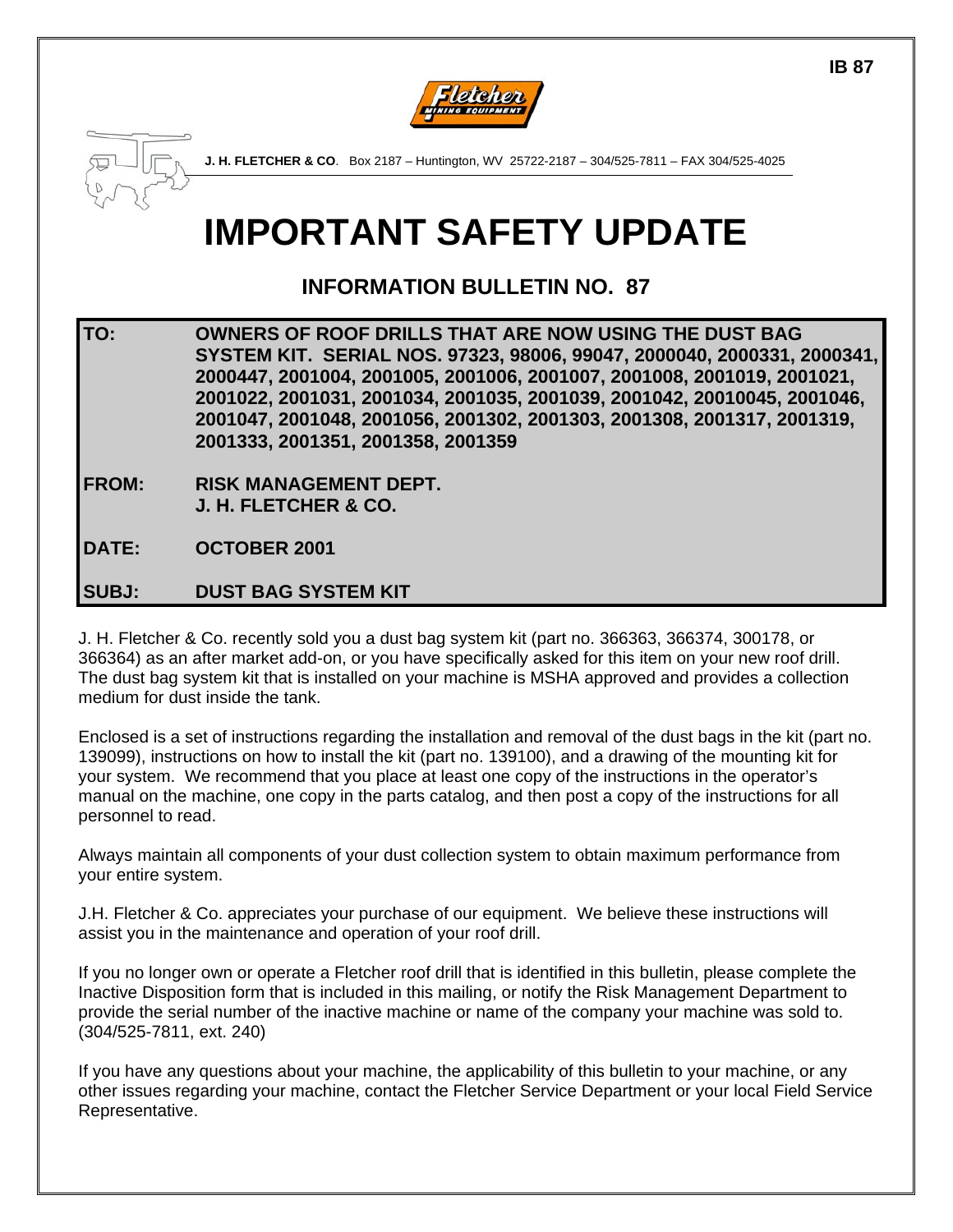Information Bulletin No. 87 Subject: Dust Bag System Kit October 2001 Page 2

## **INACTIVE EQUIPMENT DISPOSITION**

#### **SOLD OR TRANSFERRED EQUIPMENT:**

| MODEL:                                                                                                                 | <u> 1989 - Johann John Stein, fransk politik (</u> |               |                                                                                                                |  |
|------------------------------------------------------------------------------------------------------------------------|----------------------------------------------------|---------------|----------------------------------------------------------------------------------------------------------------|--|
| PHONE NO: _________________________                                                                                    |                                                    |               | TRANSACTION DATE: ____________________                                                                         |  |
| MODEL:<br>SERIAL NO: _______________________                                                                           | <u> 1989 - Andrea Brand, amerikansk politik (</u>  | <b>OWNER:</b> | <u> 1980 - Jan James James Barnett, fransk politik (d. 1980)</u><br>ADDRESS: _________________________________ |  |
| PHONE NO: _________________________                                                                                    |                                                    |               | TRANSACTION DATE: ___________________                                                                          |  |
| <b>EQUIPMENT THAT IS PERMANENTLY OUT-OF-SERVICE:</b>                                                                   |                                                    |               |                                                                                                                |  |
| MODEL:<br>SERIAL NO: _______________________                                                                           | <u> 1980 - Andrea Andrew Maria (h. 1980).</u>      | MODEL:        | SERIAL NO: __________________________________                                                                  |  |
| MODEL:<br>SERIAL NO: _________________________                                                                         |                                                    | MODEL:        | SERIAL NO: ________________________________                                                                    |  |
| <b>COMMENT:</b>                                                                                                        |                                                    |               |                                                                                                                |  |
|                                                                                                                        |                                                    |               |                                                                                                                |  |
|                                                                                                                        |                                                    |               | <b>Authorized Representative</b>                                                                               |  |
| Please return to: J. H. FLETCHER & CO.<br>ATTN: RISK MANAGEMENT DEPT.<br><b>402 HIGH STREET</b><br>HUNTINGTON WV 25705 |                                                    |               |                                                                                                                |  |
|                                                                                                                        | <b>CONTROL NO:</b>                                 |               |                                                                                                                |  |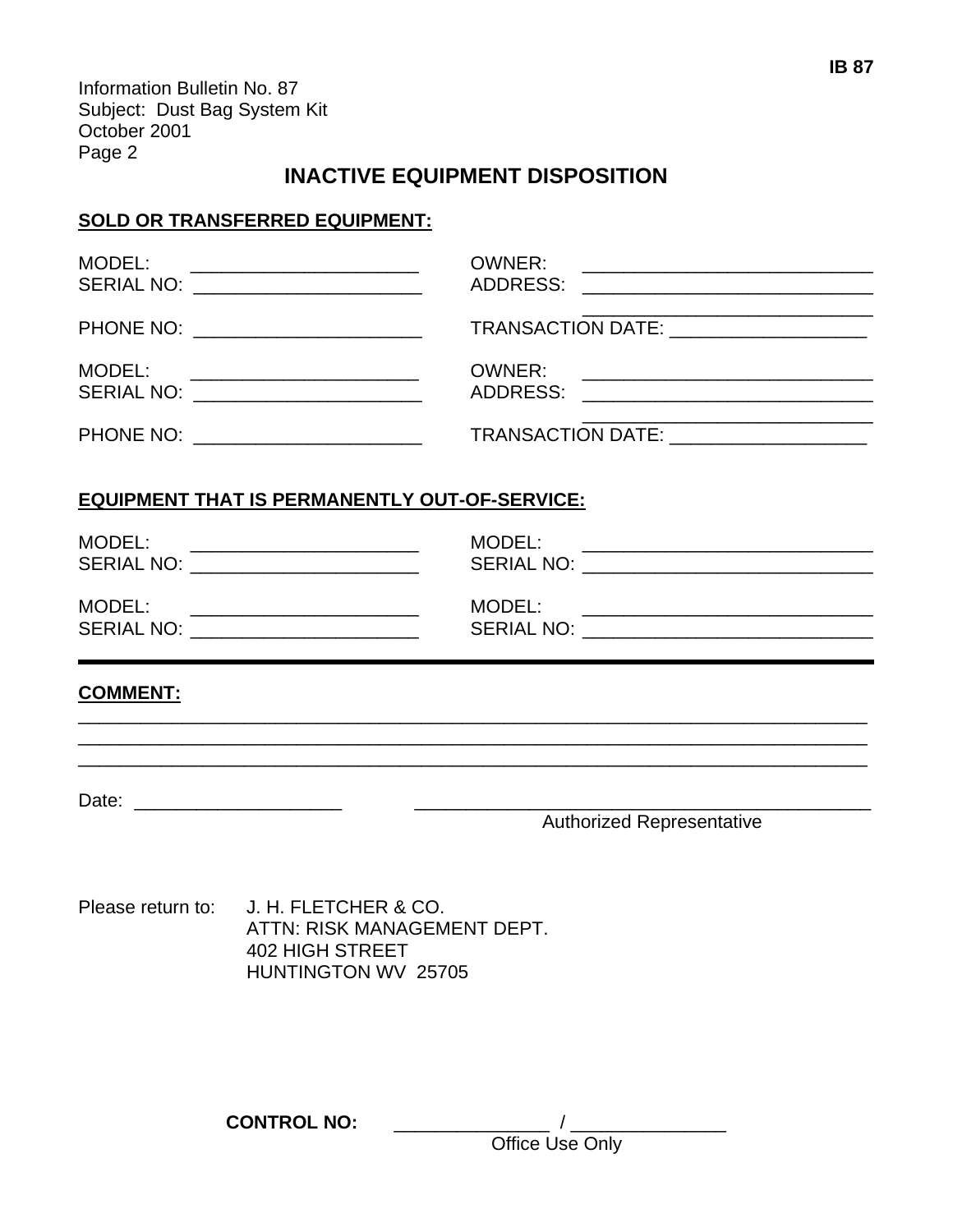# **J.H. FLETCHER & CO.**

#### **DUST BAG MOUNTING KIT INSTALLATION INSTRUCTIONS**

The Dust Bag Mounting Assembly is designed to retrofit Fletcher dust tanks to the dust bag system. After this kit is installed, the operator will be able to empty the main chamber of the dust tank by simply removing the full dust bag, and replacing it with a new bag.

Determine that you have the correct kit for your dust box:

| J.H. Fletcher & Co. Dust Bag Retrofits |                  |              |  |  |  |
|----------------------------------------|------------------|--------------|--|--|--|
| Dust Box Part Number                   | Dust Bag Kit P/N | Dust Bag P/N |  |  |  |
| 56226, 56294                           | 366363           | 57302        |  |  |  |
| 56249                                  | 366374           | 57302        |  |  |  |
| 56298                                  | 300178           | 57302        |  |  |  |
| 56229, 56323, 56338,                   | 366364           | 57302        |  |  |  |
| 56274, 56305                           |                  |              |  |  |  |

All kits are the same, with the only difference being the overall width of the Mounting Plate Assembly.

#### **The slide tray normally supplied with the dust box is discarded.**

**Loosen the screws connecting the mounting angles to the Dust Bag Mounting Plate.** This will allow movement to compensate for dimensional tolerances in the dust box.

#### **Tack weld the angles into the box while achieving the following:**

The mounting kit must be mounted level both front to back and side to side.

The open end of the mounting kit must be open at the front to allow the bag to slide in.

The mounting angles should be placed all the way to the rear of the box. Note that these angles are longer than the Mounting Plate.

The distance from the underside of the plastic dust bag guides, to the floor of the dust box, should measure 9-3/4".

#### **Tighten the screws that hold the Dust Bag Mounting Plate to the mounting angles.**

**Replace the dust fitting (the one that threads into the rear of the large chamber) with one of the two supplied with the kit.** Make a note of the one being used in order to acquire the correct replacement part in the future.

**Install the rubber hose inside the box, from the fitting at the rear of the box to the dust connector on the Mounting Plate Kit, and install a hose clamp at each end.**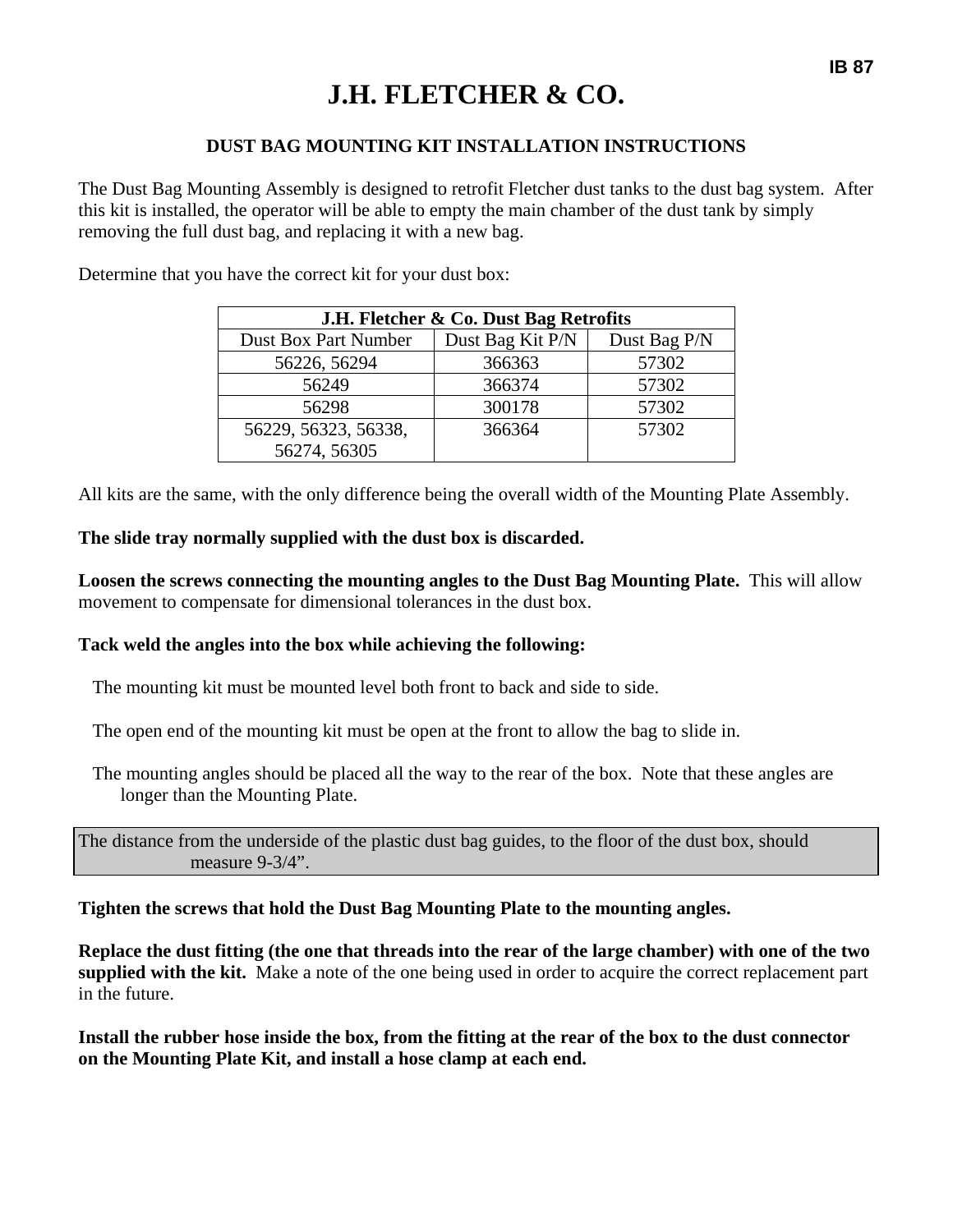#### **Dust Bag Mounting Kit Installation Instructions**

Page 2

#### **Note: On some kits, a small baffle plate must be cut out of the box to allow the hose to be run without being kinked. Also, in some applications, it may be necessary to shorten the hose. In all cases, it is important that the hose does not kink!**

If you do not feel comfortable with making these modifications, your local Fletcher representative is available to offer technical assistance. It can also be arranged to have the dust box sent to Fletcher for modification at the factory.

## **Approvals:**

All Fletcher roof bolters with an MSHA approved dust collection system have a tag with the Dust Approval Number. If the dust tanks are the same part numbers as supplied by J.H. Fletcher & Co. (either during original manufacture or during a rebuild), the bag kit and pre-cleaners can be added without changing this approval tag. This is because these features are approved as options on the Dust Collection Approval.

Should the dust tank be changed to anything other than the original, this tag must be replaced to reflect the new approval number. Your Fletcher sales / service representative will supply you with a new tag, and will examine the dust collection system to determine that the complete system meets the specifications of this new approval number. At this time, the Fletcher representative will see that the old tag is removed and returned to J.H. Fletcher  $& Co.,$  and that the new tag is affixed to the machine.

**IB 87** 

J.H. FLETCHER & CO. PART NO. 139100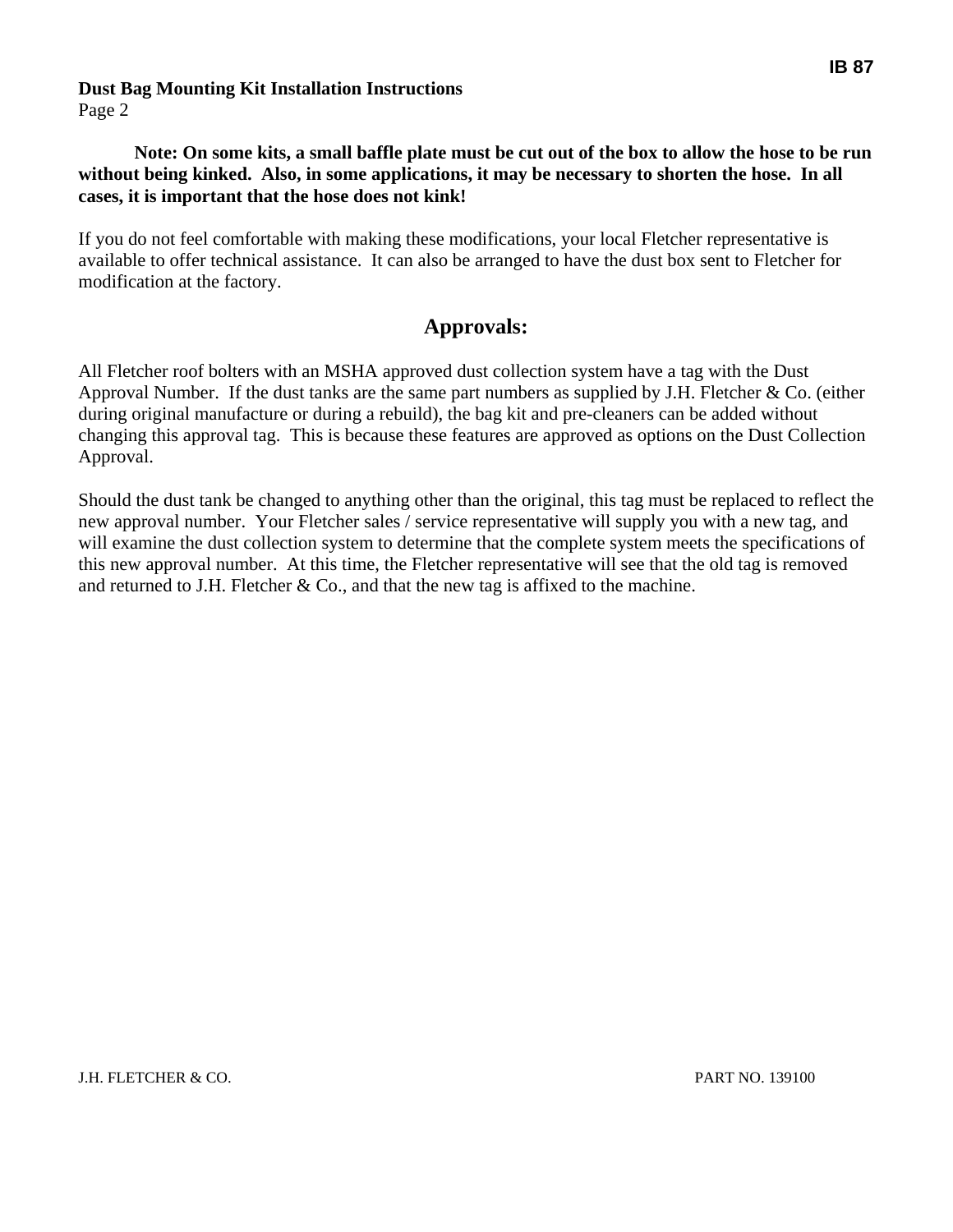## J. H. FLETCHER & CO. DUST BAG SYSTEM

### INSTALLING THE DUST BAG

After the mounting kit is installed, it is very easy to install the dust bag.

- 1. Shut down the machine.
- 2. Open the dust box door.
- 3. Grasp the dust bag nipple and twist it to allow it to clear the lock buttons (item 13 on enclosed drawing). Lift the dust connector (item 7 on drawing) and attached hose (item 16 on drawing) and place it on top of the mounting plate assembly, clear of the center hole.
- 4. Grasp a new dust bag, holding it with the cardboard mount up and the long end of the bag to your right side.
- 5. Slide the bag into position between the mounting plate and the plastic bag guides. Keep pushing inward on the cardboard until the latex seal is centered in the hole in the mounting plate.
- 6. Insert the dust connector (item 7 on drawing) with the attached hose into the hole in the mounting plate and through the latex seal in the end of the dust bag. Twist the dust connector so that it clears the lock buttons while pushing downward until it is flush with the mounting plate. Twist the dust connector to engage the tabs under the lock buttons. When properly attached, the hose will act as a torsion spring to keep the dust connector tabs under the head of the lock buttons.
- 7. Close and latch the dust box door.

#### REMOVING THE FULL DUST BAG

- 1. Shut down the machine.
- 2. Open the dust box door.
- 3. Grasp the dust bag nipple and twist it to allow it to clear the lock buttons (item 13 on enclosed drawing). Lift the dust connector (item 7 on drawing) and attached hose (item 16 on drawing) and place it on top of the mounting plate assembly, clear of the center hole.
- 4. Remove the full bag by pulling it outward, taking care not to tear the bag on the edges of the dust box. The latex seal on the bag will tend to close, thereby preventing dust from escaping into the atmosphere.
- 5. Set the full bag aside for proper disposal in accordance with the mine's procedures. Normally, the full bag will be set along the rib, where it will be picked up and properly disposed of later. It is very important that the full bag be handled properly, since it typically contains over 60% of all the respirable dust particles (below 5 micron) generated during drilling.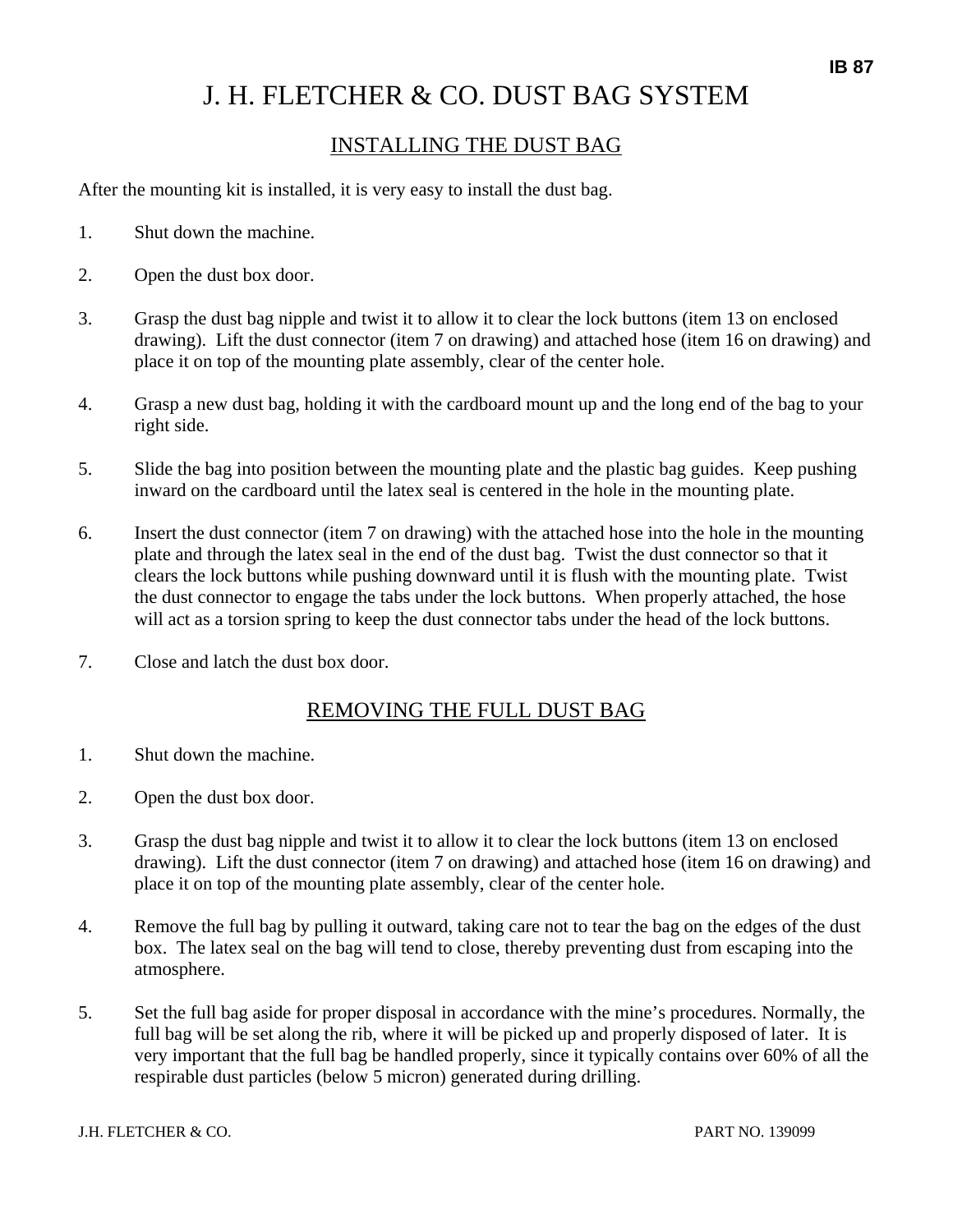# **J. H. FLETCHER & CO.**



**MOUNTING KIT** 

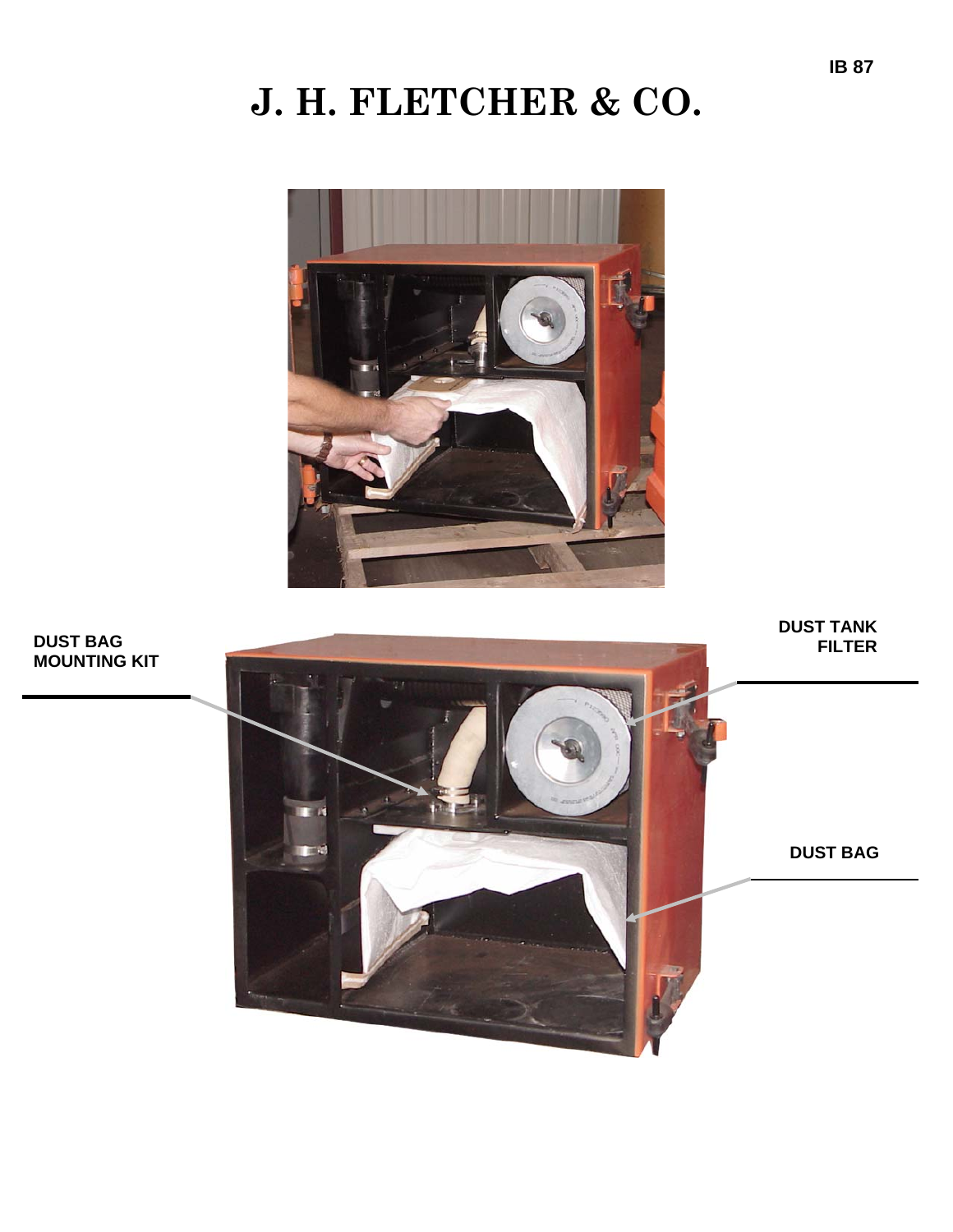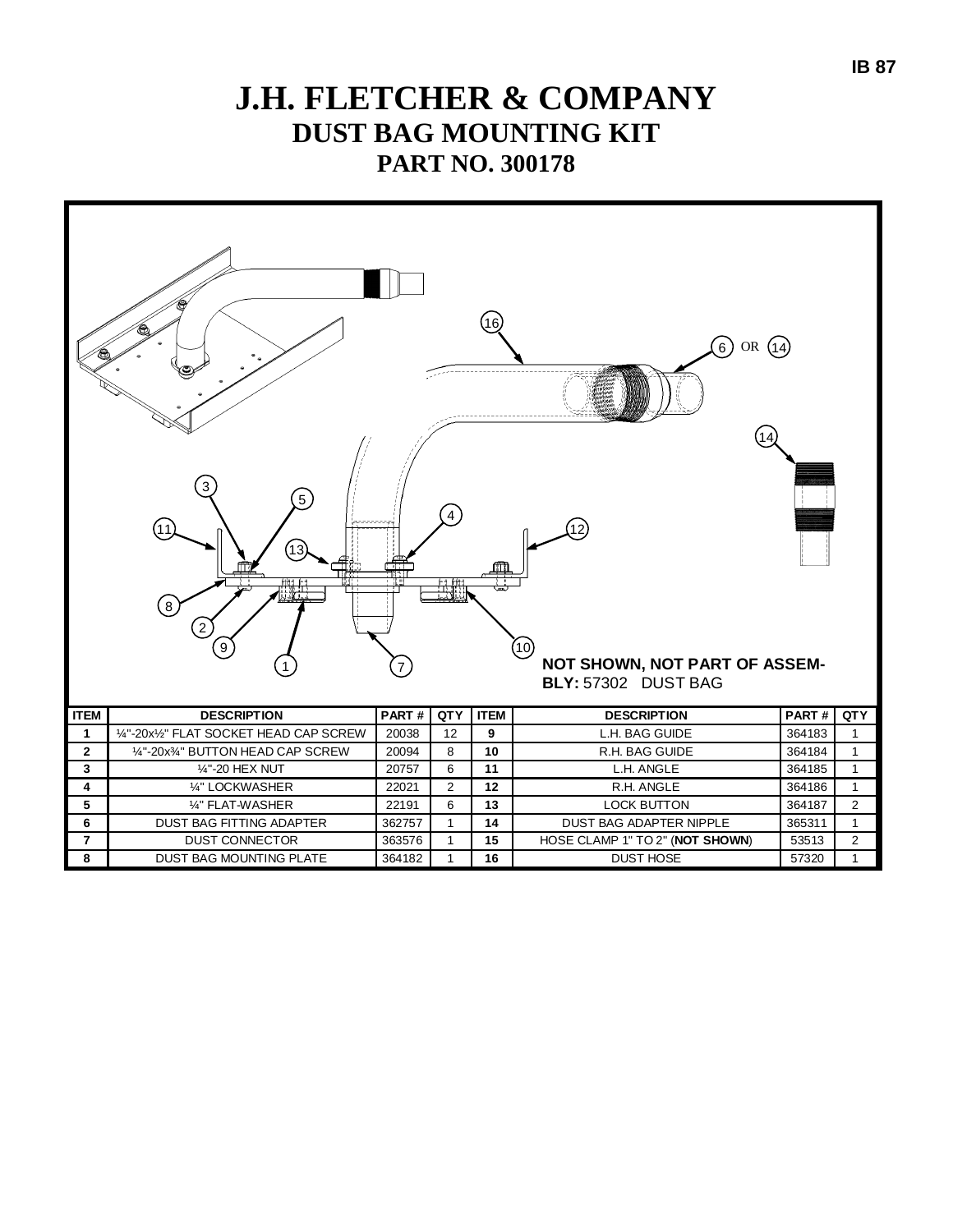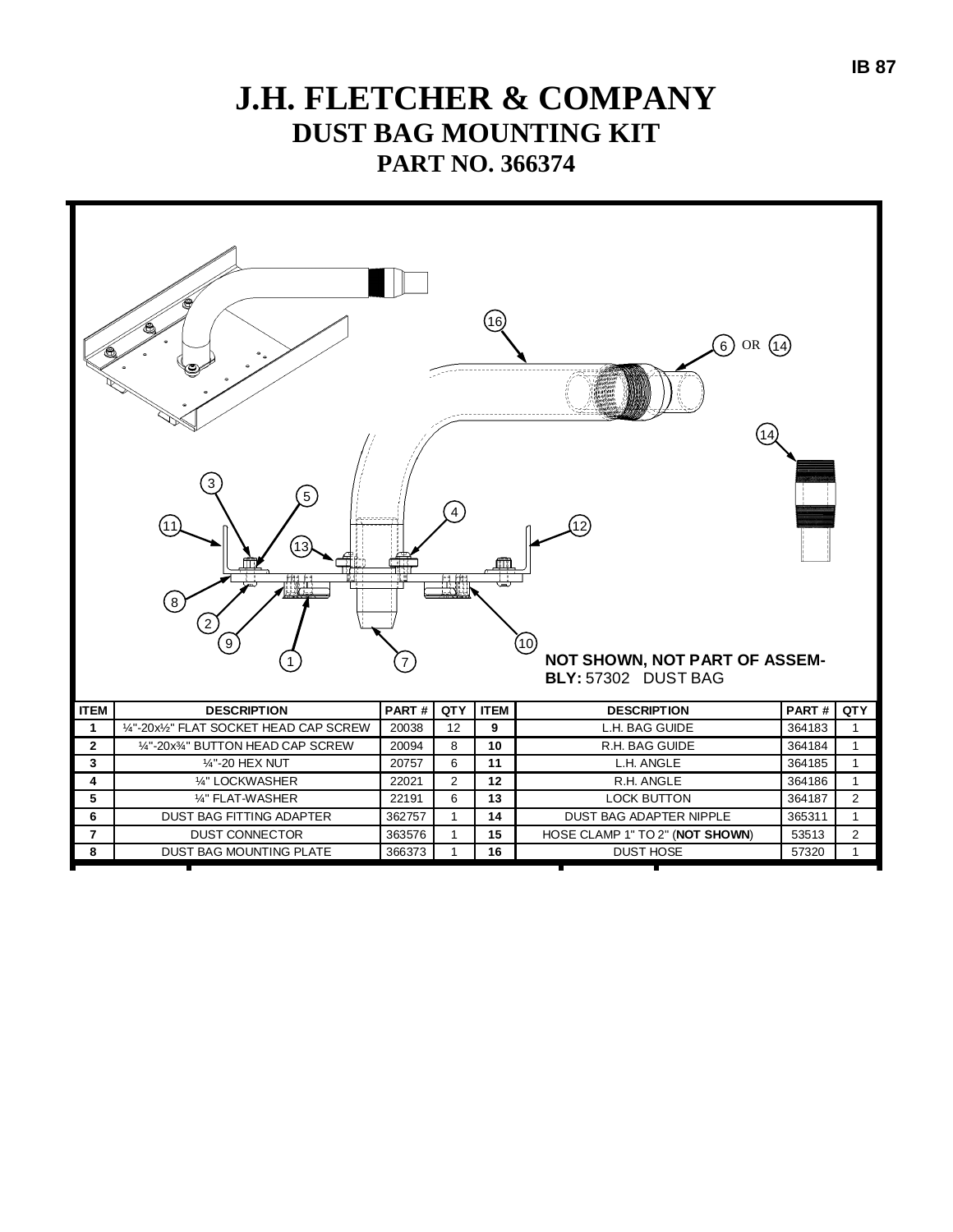